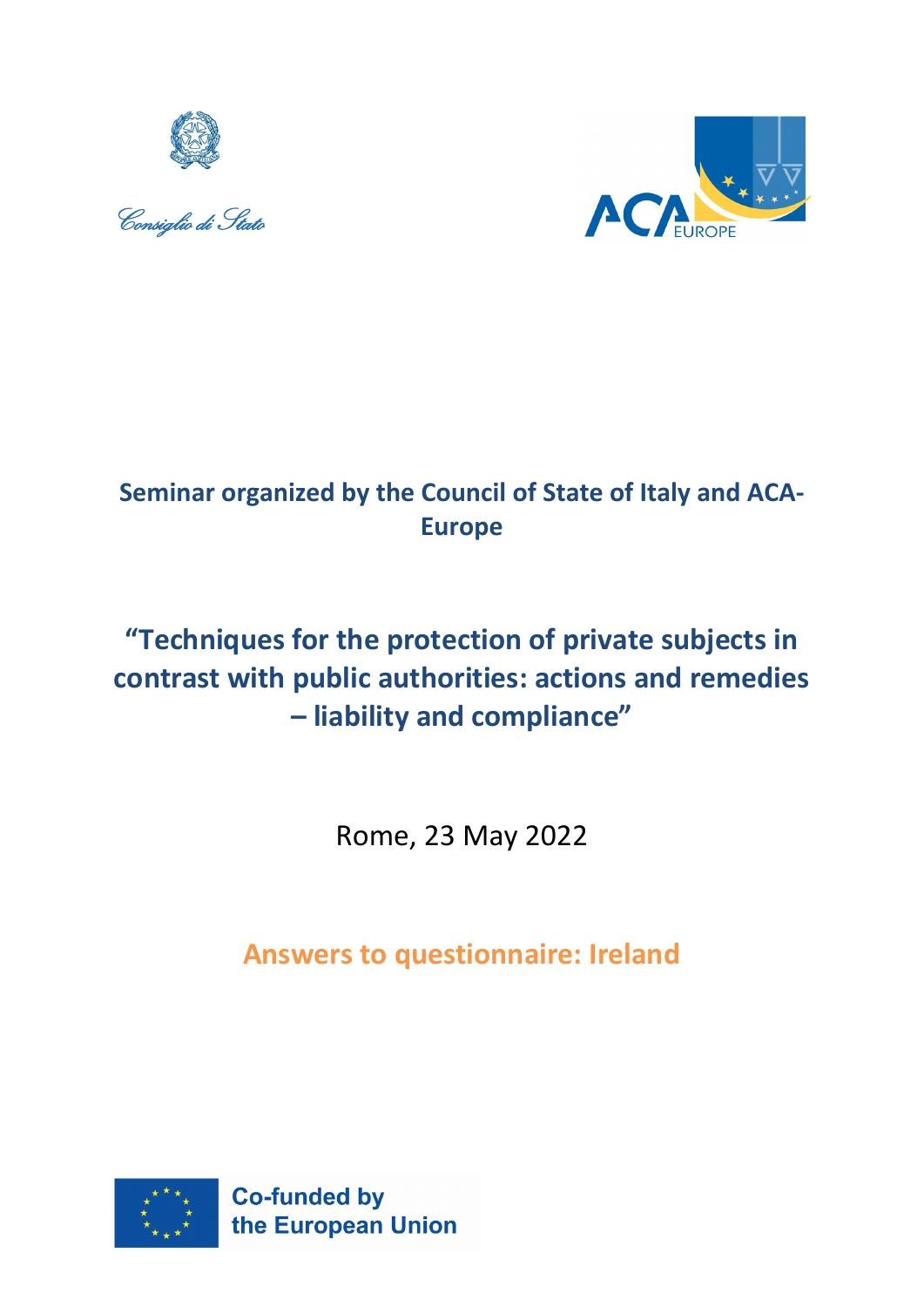



# **"TECHNIQUES FOR THE PROTECTION OF PRIVATE SUBJECTS IN CONTRAST WITH PUBLIC AUTHORITIES: ACTIONS AND REMEDIES - LIABILITY AND COMPLIANCE".**

# **INTRODUCTION**

The seminar will analyse the types of actions that can be brought before the administrative judge: action of annulment, action of declaration and action of condemnation. With particular reference to the latter, the seminar will focus on compensatory measures, including damages for loss of opportunity and damages as a result of delay.

The seminar also intends to examine the possibility of any and eventual special or fast-track procedure, for introductory terms and methods which pertain to certain subjects under consideration, for example, for their economic or political relevance, such as those to be found in the sphere of public contracts (see also transversal analysis).

The aim of this questionnaire and of the subsequent seminar is to provide a wider comprehension of the similarities and differences that exist among the various legal systems of the member States insofar as they apply to the situations to be dealt with by the administrative court, paying particular attention to the content and subject matter of the relative rulings.

# **SESSION I**

# **LEGAL PROCEEDINGS THAT CAN BE BROUGHT BEFORE THE ADMINISTRATIVE COURT**

- **1. In your legal system, which judges are competent to pronounce on disputes in which one of the parties is the public administration?**
	- An ordinary judge X
	- An administrative judge
	- A judge who deals with special areas  $X$
	- Others

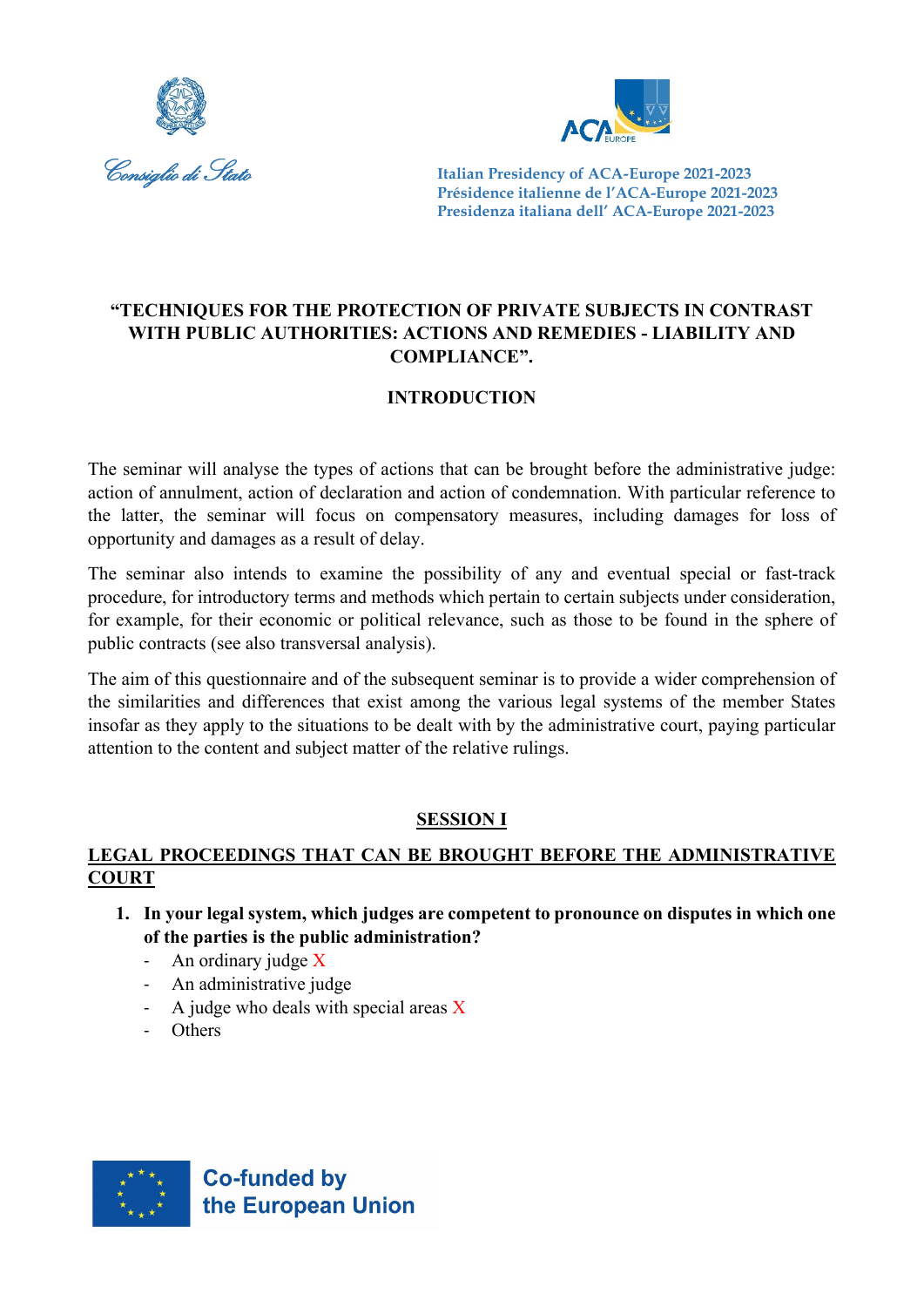



#### **Reply of Supreme Court of Ireland:**

Ireland does not have a system of specialised administrative courts or specialist administrative law judges. The public administration may be a party to a dispute before any of the five tiers of court jurisdiction in Ireland (District Court, Circuit Court, High Court, Court of Appeal and Supreme Court) and any judge is in theory competent to hear a case to which the public administration is a party.

However, the system of administrative law in Ireland is called judicial review, and it is through judicial review proceedings in the High Court that cases involving public administration typically come before the courts of Ireland at first instance. The High Court is the only court with first instance jurisdiction in judicial review cases. Any person with sufficient interest may challenge a public law decision which affects their rights or obligations by seeking judicial review from the High Court, which is the Court on which the Constitution of Ireland confers general unlimited jurisdiction in all areas of law, including civil law, criminal law, administrative law and constitutional law. Ordinary judges of the High Court are assigned to a specialist court list which deals with judicial review proceedings.

In addition to the above jurisdiction, in some areas of law, statutory appeals from certain administrative tribunals may be brought to the District Court or Circuit Court. Such cases are dealt with by ordinary judges of those jurisdictions.

It may be useful to note in the context of the Supreme Court of Ireland being the relevant member of ACA-Europe, that the Supreme Court is the final court of appeal in all areas of law and therefore deals with administrative law cases on appeal from the Court of Appeal or, in exceptional cases, the High Court when it is satisfied that a decision involves a matter of general public importance or where it is in the interests of justice, necessary that it consider the appeal.

- **2. Which actions can be brought before the administrative court in view of the exercise of administrative powers?**
	- Annulment of administrative acts X
	- action of condemnation
	- Other actions X

A party with sufficient interest may seek judicial review of an administrative act or omission. Remedies available are:

• *Certiorari* - an order which quashes a decision of a public body or a body exercising public functions which has been made in excess of or in abuse of its jurisdiction or where an error appears on the face of the record.

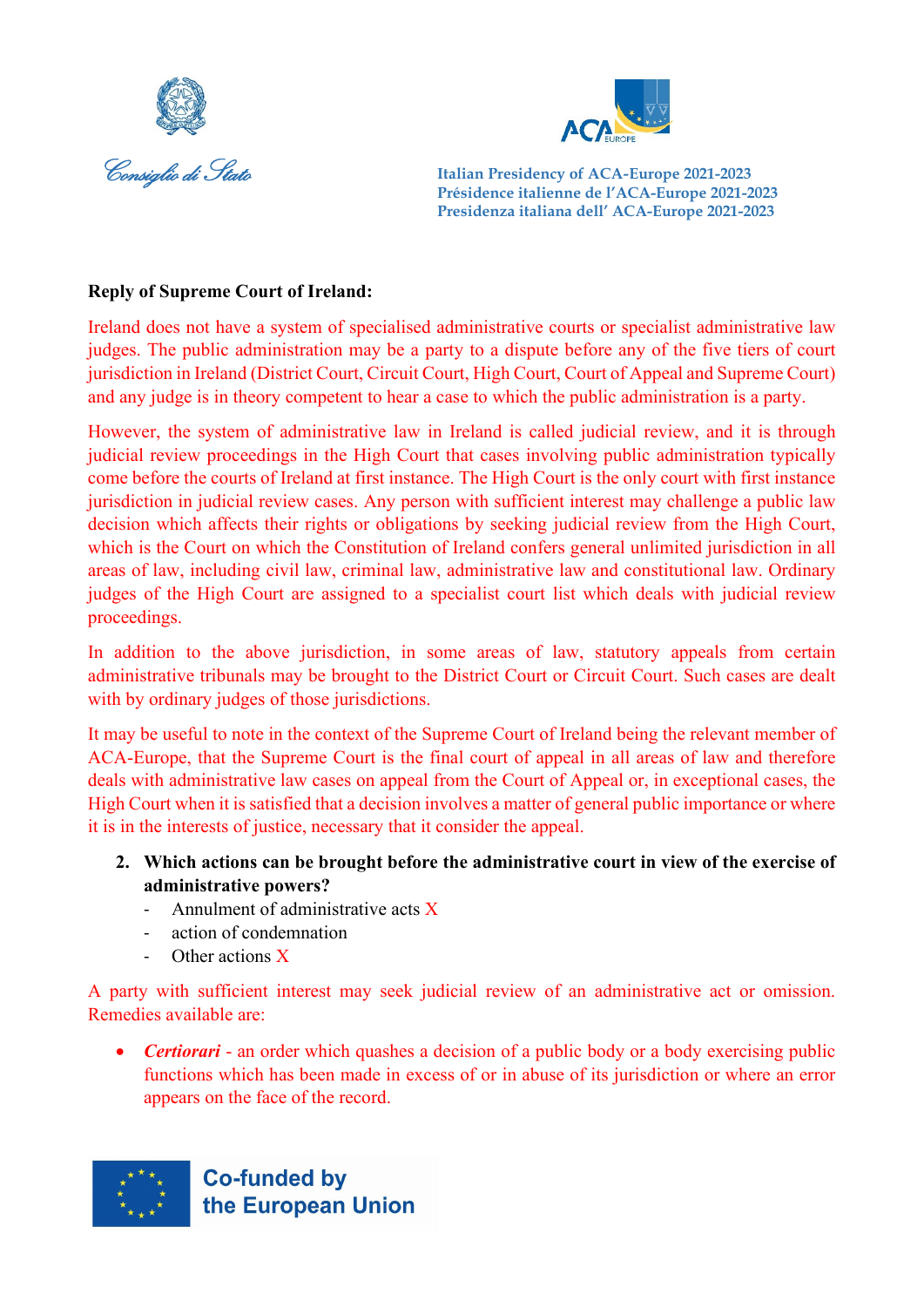



- *Prohibition* which is an order to restrain a public body which has power to impose liability or affect the rights of individuals from acting in a manner which would be in excess of jurisdiction;
- *Mandamus* which is an order compelling the performance of a legal duty of a public nature;
- A *declaration* of relevant legal rights;
- *Injunction*, either prohibitory or mandatory
- *Damages*.
- **3. From which sources can actions be proposed brought before the administrative court?** 
	- Law X
	- Public authority regulations
	- Guidelines
	- Supreme Court rulings
	- Other X

Ireland has a common law legal system and judicial review represents the evolution of the historic common law remedies or prerogative writs of certiorari, prohibition and mandamus, which developed over the centuries through court decisions. A number of legislative schemes of judicial review with specialised measures have also been introduced in certain areas, such as planning and immigration law. The Superior Courts (High Court, Court of Appeal and Supreme Court) have used provisions of the Constitution as a basis to supervise the actions public administration, for example, from articles guaranteeing procedural fairness, and separation of powers. of The source of procedures for judicial review is the Rules of the Superior Courts, which are the procedural rules that govern court proceedings (see Order 84 of the Superior Court Rules: [https://www.courts.ie/rules/judicial-review](https://www.courts.ie/rules/judicial-review-and-orders-affecting-personal-liberty)[and-orders-affecting-personal-liberty](https://www.courts.ie/rules/judicial-review-and-orders-affecting-personal-liberty) )

#### **4. Which administrative decisions can be challenged?**

- Administrative acts which have a specific recipient
- General acts and regulations
- Acts inherent to the procedure
- Political acts

All acts of public bodies or bodies which exercise statutory powers are amendable to judicial review. Certain private bodies which exercise public powers may also be amenable to judicial review. Acts are not classified by reference to their legal origin or character. Even an Act of the Oireachtas (Parliament) may be declared invalid by the High Court and, on appeal by the Court of Appeal or Supreme Court.

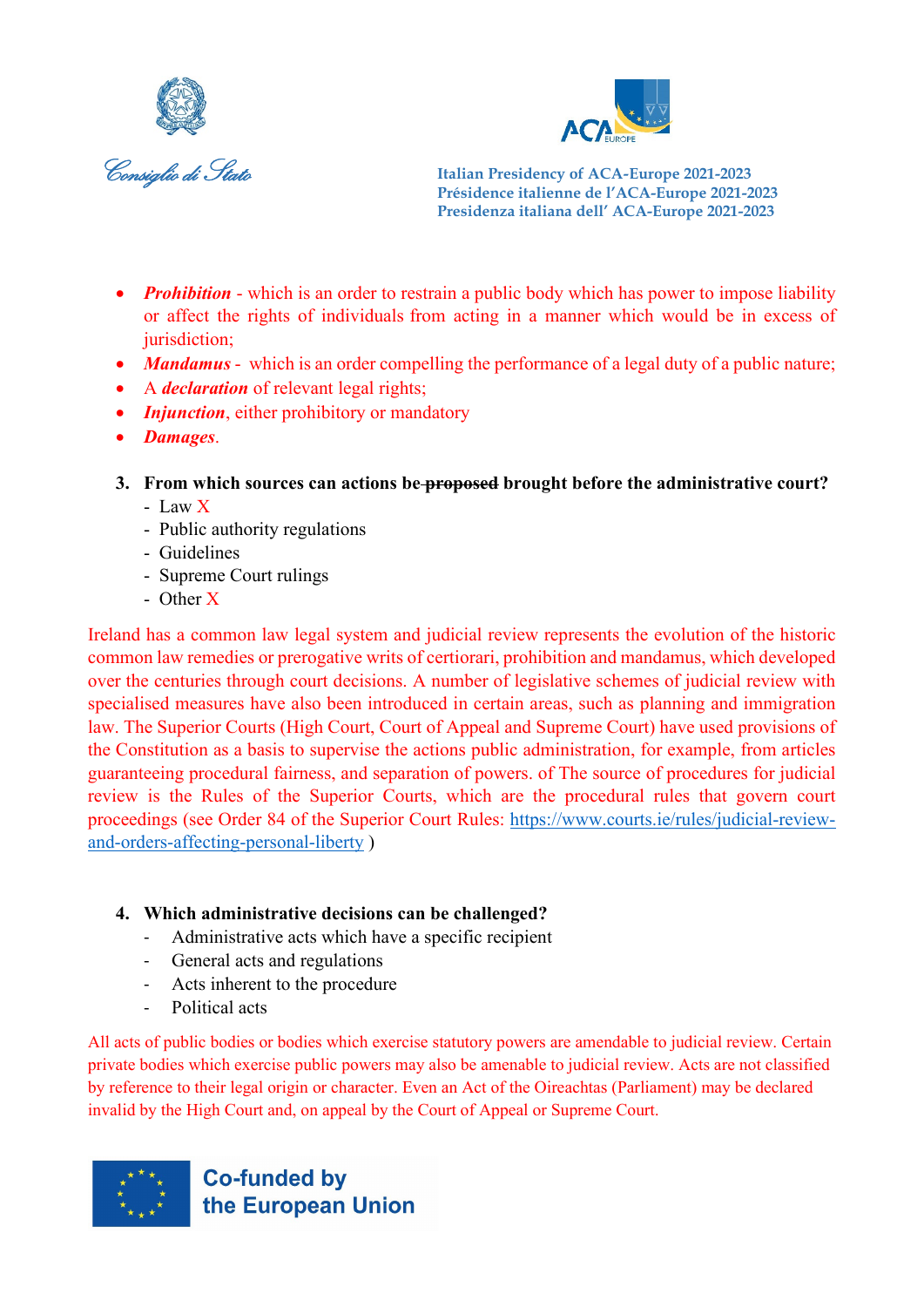



- **5. On the grounds of which defects can the annulment of an administrative act be requested?**
	- Breaches of the law X
	- Breaches of competence X
	- Technicalities and procedural defects X
	- Breaches of general principles X
	- Other X

Judicial review is concerned with the manner in which a decision has been made, so the grounds generally involve an argument that a decision maker has acted beyond the limits of its powers, or that a decision involved a lack of fairness or rationality.

**6. Can the judge partially annul the challenged administrative act?** 

- Yes X
- No

If your reply is yes, please elaborate.

In the case of a finding by the Courts that a portion of a statute in unconstitutional, the Supreme Court has found that if, following the removal of the unconstitutional part:

"… the remainder may be held to stand independently and legally operable as representing the will of the legislature [effect will be given to it]. But if what remains is so inextricably bound up with the part held invalid that the remainder cannot survive independently, or if the remainder would not represent the legislative intent, the remaining part will not be severed and given constitutional validity … If, therefore, the Court were to sever part of a statutory provision as unconstitutional and seek to give validity to what is left so as to produce an effect at variance with legislative policy, the Court would be invading a domain exclusive to the legislature and thus exceeding the Court's competency."

Decisions of the Irish courts have also found that this applies to part of an administrative decision, in circumstances when much of the decision has been found to be ultra vires (in excess of legal power).[2](#page-4-1)

<span id="page-4-1"></span><sup>&</sup>lt;sup>2</sup> Desmond v Glackin (No. 2) [1993] 3 I.R. 67; Mallon v Minister for Agriculture and Food [1996] 1 I.R. 517.



<span id="page-4-0"></span><sup>1</sup> Maher v. Attorney General (Fitzgerald C.J.) [1973] I.R. 140.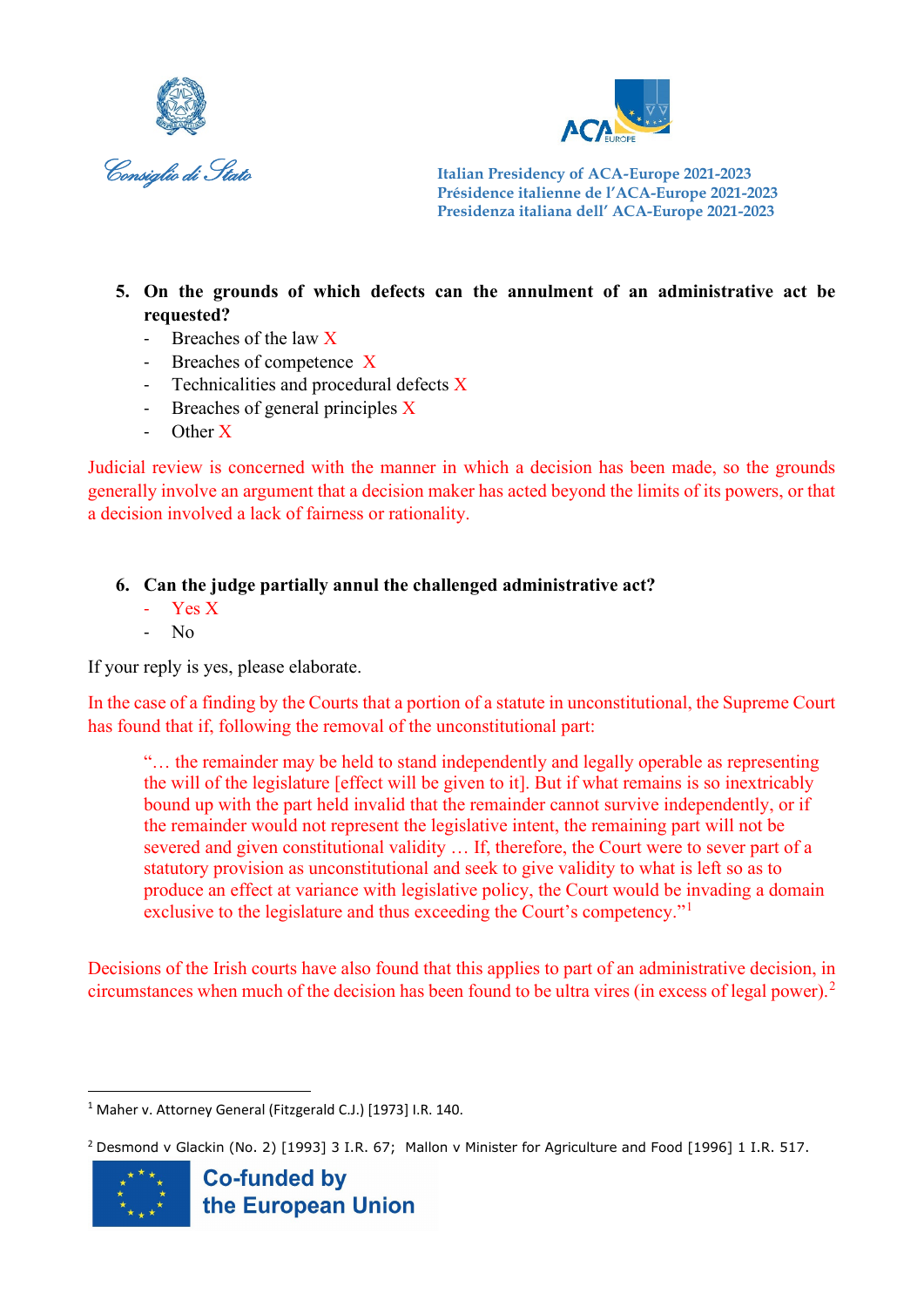



- **7. Can the judge substitute the Administration by modifying the content of the administrative act?**
	- Yes
	- $-$  No X
- **8. When the judge annuls the challenged act, can he dictate provisions which the P.A. must abide by in the review proceedings of the subject-matter of the litigation?**
	- Yes
	- No X

If your reply is affirmative, please elaborate.

- **9. When do the effects of the jurisdictional annulment of an administrative act become applicable?**
	- From the date of the adoption of the act (*ex tunc* ) X
	- From the date on which the judgement becomes final (*ex nunc*)
	- Other **X**

In general, the administrative act is void *ab initio* which means that it has no legal consequences from its inception.

# **10. Can the judge modulate the effects over time of the ruling of annulment of an administrative act?**

- Yes
- $-$  No X
- Other X

In general, no, a Court does not monitor the effects of a ruling over time. However, in at least one case, the Supreme Court has made a finding of unconstitutionality in respect of legislation, but adjourned making the formal order. This occurred in the Supreme Court decision of *NVH v Minister for Justice and Equality* [2017] IESC 35, in which the Supreme Court found that a legislative provision which prohibited an applicant for refugee status for seeking employment was contrary to the constitutional right to seek employment, but did not make a formal order to that effect for a period of six months to facilitate the enactment of new legislation.

# **11. Can the act of ordering payments for damages be proposed autonomously or must it always be proposed together with other kinds of actions?**

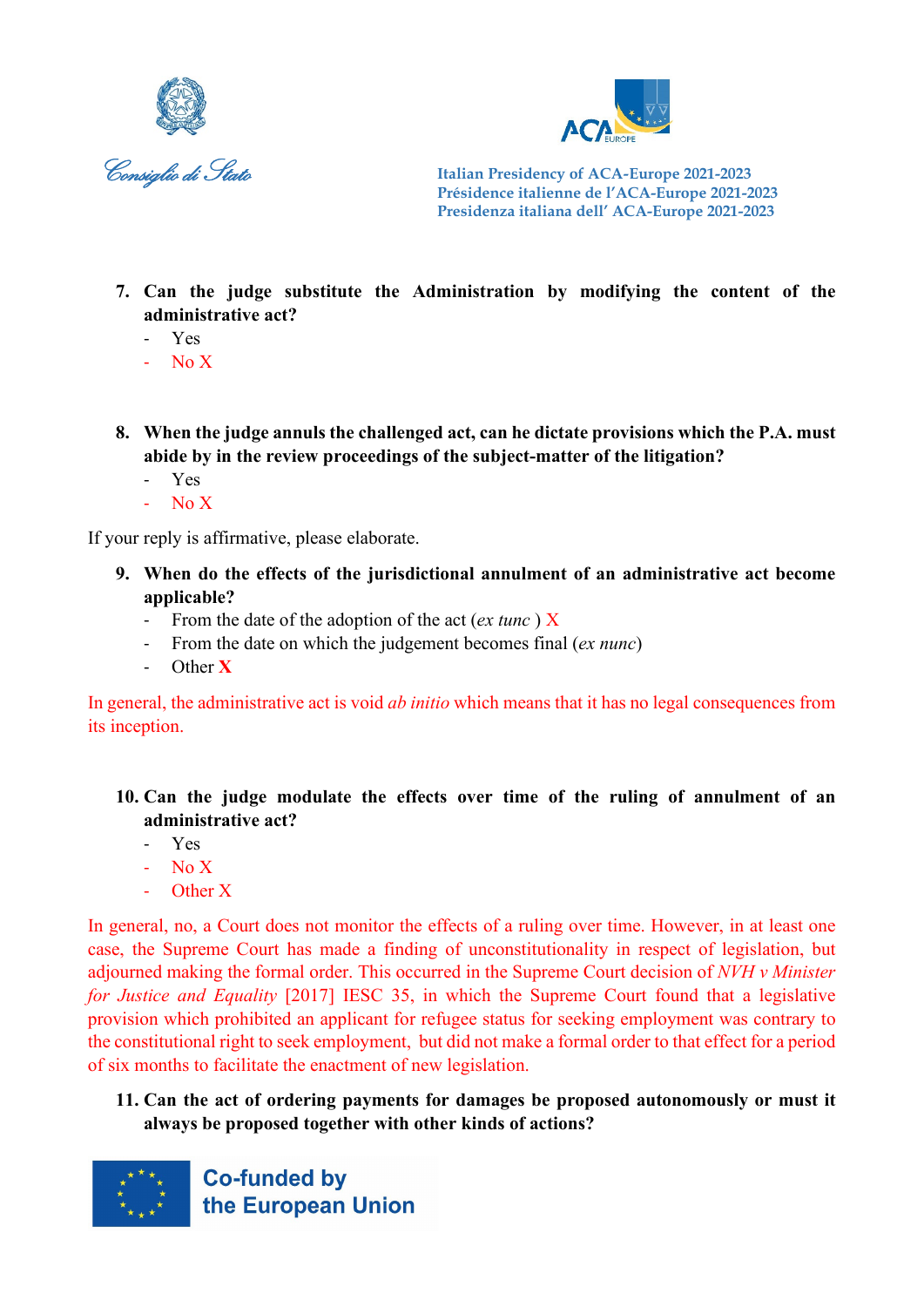



- Yes X
- $N<sub>0</sub>$
- Only in certain cases

If your reply is yes, please elaborate

Previously it was necessary to institute separate plenary proceedings to seek damages. However, the Rules of the Superior Courts in 1986 introduced a process under which a court may grant damages in addition to, or in lieu, of the judicial review remedies of certiorari or prohibition or a declaration or an injunction. Order 84, rule 25(1) provides that a court may do so if the applicant for judicial review has "included in the statement in support of his application for leave under ... a claim for damages arising for any matter to which the application relates", and "the Court is satisfied that, if the claim had been made in a civil action against any respondent or respondents begun by the applicant at the time of making this application, he would have been awarded damages." It is also possible to bring a separate cause of action solely for damages.

# **12. In the light of what kind of behaviour is the compensatory action for damages feasible when dealing with a Public Administration?**

- Implementation of an illegal and detrimental administrative act
- Non-observance of the deadline of the procedure
- Lesion of good faith and trust
- Resultant behaviour of the public administration
- Other X

# Please elaborate

The Supreme Court has found that a finding that an administrative act is invalid does not of itself give rise to a cause of action in damages.<sup>[3](#page-6-0)</sup> An administrative act found to be invalid will result in a cause of action in damages when:

(a) it also amounts to a recognised tort, such as false imprisonment or negligence;

(b) where it was motivated by malice or where the public authority knew that it did not have the power which it purported to exercise, i.e. the tort of misfeasance of public office;

(c) where there has been a breach in statutory duty;

(d) where the act infringes a personal constitutional right or constitutes a breach of legitimate expectation;

<span id="page-6-0"></span><sup>3</sup> *Cromane Seafoods Ltd v Minister for Agriculture, Fisheries and Food* [2016] IESC 6, [2017] 1 I.R. 119; *Glencar Exploration plc v Mayo County Council* [2002] 1 I.R. 84 (Fennelly J at 148–150)

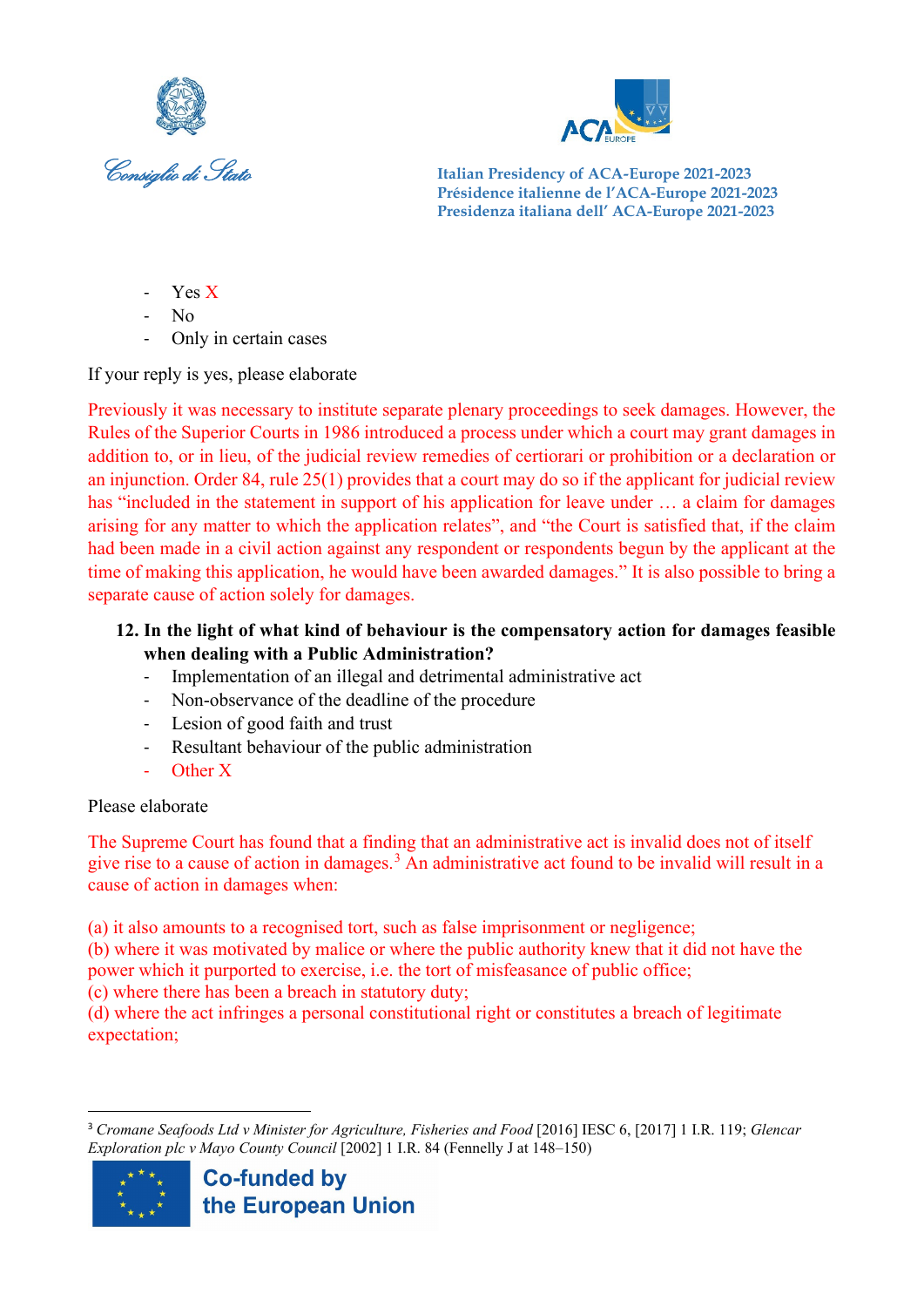



(e) in circumstances where the State is found to be liable in damages for an infringement caused by the erroneous application of EU law<sup>[4](#page-7-0)</sup> in accordance with *Francovich and Bonifaci v Italy* (Cases C-6/90 and C-9/90) EU:C:1991:428.

#### **13. Which are the different kinds of reimbursable damages?**

- Material damage X
- Non-material damage X
- Loss of opportunity X
- **14. Does the omission of lodging an action of annulment result in elision or reduction of the compensatory damages?** 
	- Yes
	- N<sub>o</sub>
	- Other X

The language of Order 84 of the Rules of the Superior Courts suggests that the remedy of damages is an ancillary remedy to the judicial review remedies, which suggests that applying for one of the other remedies is necessary to a consideration of damages.

**In order to award compensatory damages, is proof of the responsibility of the public administration required? If your reply is affirmative, which party is obliged to provide said proof?** 

- $Yes the party with burden of proof is the application. X$
- $N<sub>0</sub>$

# **15. Can the judge convert** *ex officio* **one action into another?**

- Yes X
- No

If the reply is yes, please elaborate

Order 84, rule 27 (5) provides:

<span id="page-7-0"></span><sup>4</sup> The Supreme Court judgment of *Ogieriakhi v Minister for Justice and Equality & Ors* [2017] IESC 52 set out the criteria for applying the element of the test as to what constitutes a sufficiently serious infringement.

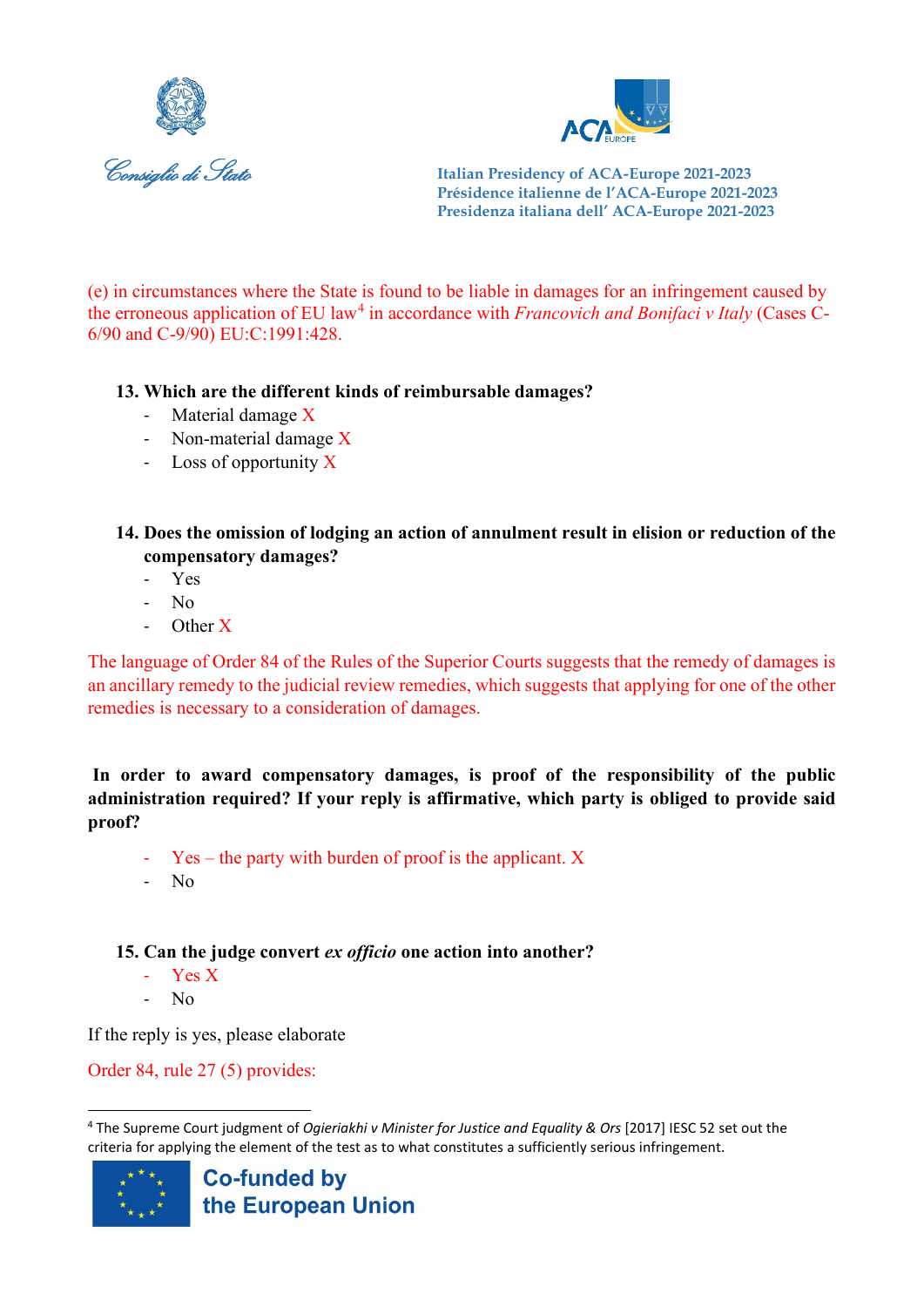



"Where the relief sought is a declaration, an injunction or damages and the Court considers that it should not be granted on an application for judicial review but might have been granted if it had been sought in a civil action against any respondent or respondents begun by plenary summons by the applicant at the time of making his application, the Court may, instead of refusing the application, order the proceedings to continue as if they had been begun by plenary summons."

#### **16. Is there a time-limit for the proposition of the compensatory action?**

- Yes X
- N<sub>0</sub>

If the reply is yes, please elaborate

A person seeking leave to apply for judicial review must do so within three months from the date when grounds for the application first arose.<sup>[5](#page-8-0)</sup> Therefore, although no specific time limit is stated in the procedural rules in relation to a claim for damages in the context of judicial review proceedings, as a person must specify the cause of action in damages at the leave stage, it is effectively a three month time limit.

It is not permissible for a plaintiff to circumvent time limits in Order 84 by issuing plenary proceedings which attract longer time limits.<sup>[6](#page-8-1)</sup>

# **17. Can the judge rule that the Administration implement an administrative act? If your reply is affirmative, what are the prerequisites for implementation?**

- Yes X
- No

One of the remedies available in judicial review proceedings is an order of mandamus which compels the performance of a legal duty of a public nature.

# **SESSION II – SPECIAL PROCEDURES**

**1. Does your administration have provisions for special procedures**

<span id="page-8-1"></span><sup>6</sup> *Shell E & P Ireland Ltd. v. McGrath* [2013] IESC 1, [2013] 1 I.R. 147; *Express Bus Limited v National Transport Authority* [2018] IECA 236.



<span id="page-8-0"></span><sup>5</sup> Order 84, rule 21(1) of the Rules of the Superior Court Rules.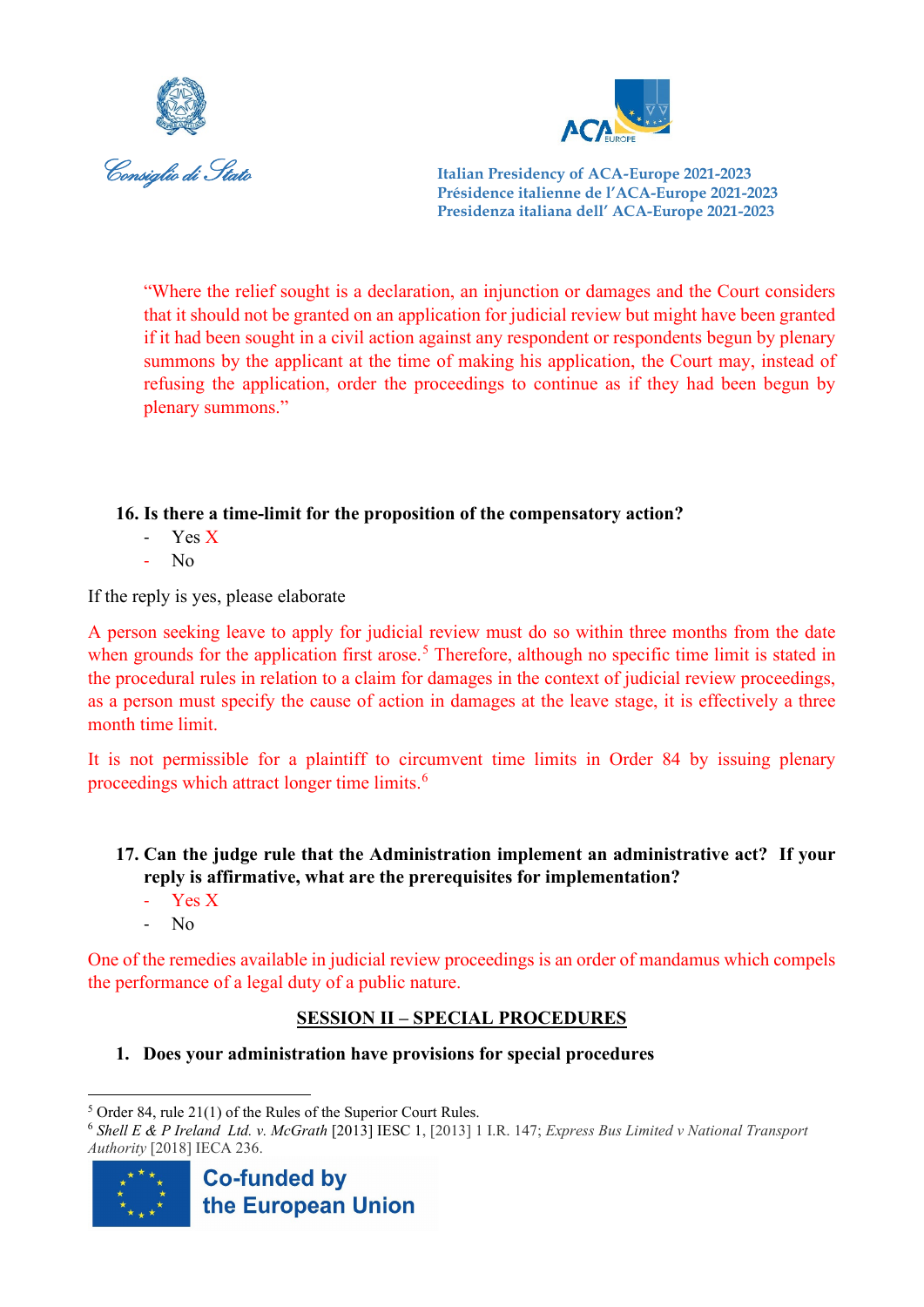



- Yes X
- $N<sub>0</sub>$

If the reply is yes, please elaborate

The Oireachtas (legislature) has provided for a specific judicial review procedure in certain areas. The most frequently encountered areas of law governed by such special procedures are planning and environmental law and immigration law.

#### **What do the specialities consist of?**

- Ways of introducing the appeal  $\overline{X}$
- Procedural time-limits X
- Jurisdiction of the court
- Other X

The requirements of each of the specialist statutory regimes and procedural rules varies. However, the following are some of the features of the specialist regimes.

- *Shorter time limits:* The time limits for bringing judicial review proceedings under the special procedures are shorter than in conventional judicial review proceedings. For example, [Section 50\(6\)](https://login.westlaw.ie/maf/wlie/app/document?src=doc&linktype=ref&&context=23&crumb-action=replace&docguid=I0BD74A9C9CB64353BBF2CE912B130485) and [\(7\) of the Planning and Development Act 2000](https://login.westlaw.ie/maf/wlie/app/document?src=doc&linktype=ref&&context=23&crumb-action=replace&docguid=I0BD74A9C9CB64353BBF2CE912B130485) as inserted by s.13 of the Planning and Development (Strategic Infrastructure) Act 2006, which applies to a decision of a planning authority or An Bord Pleanála,  $\frac{557}{1}$  $\frac{557}{1}$  $\frac{557}{1}$  lays down an eight week time period, commencing on the date of the decision or the date of doing the act in question
- *Application on notice:*
- *Exclusive procedure:*

# **2. The special rites are established:**

- According to subject ( for example, tenders, procedures of expropriation, independent administration authorities) X
- According to actions
- Both of the above
- **3. Does your system provide for appeals against the silence of the Administration at the request for an administrative provision presented by a private individual?**
	- Yes
	- No

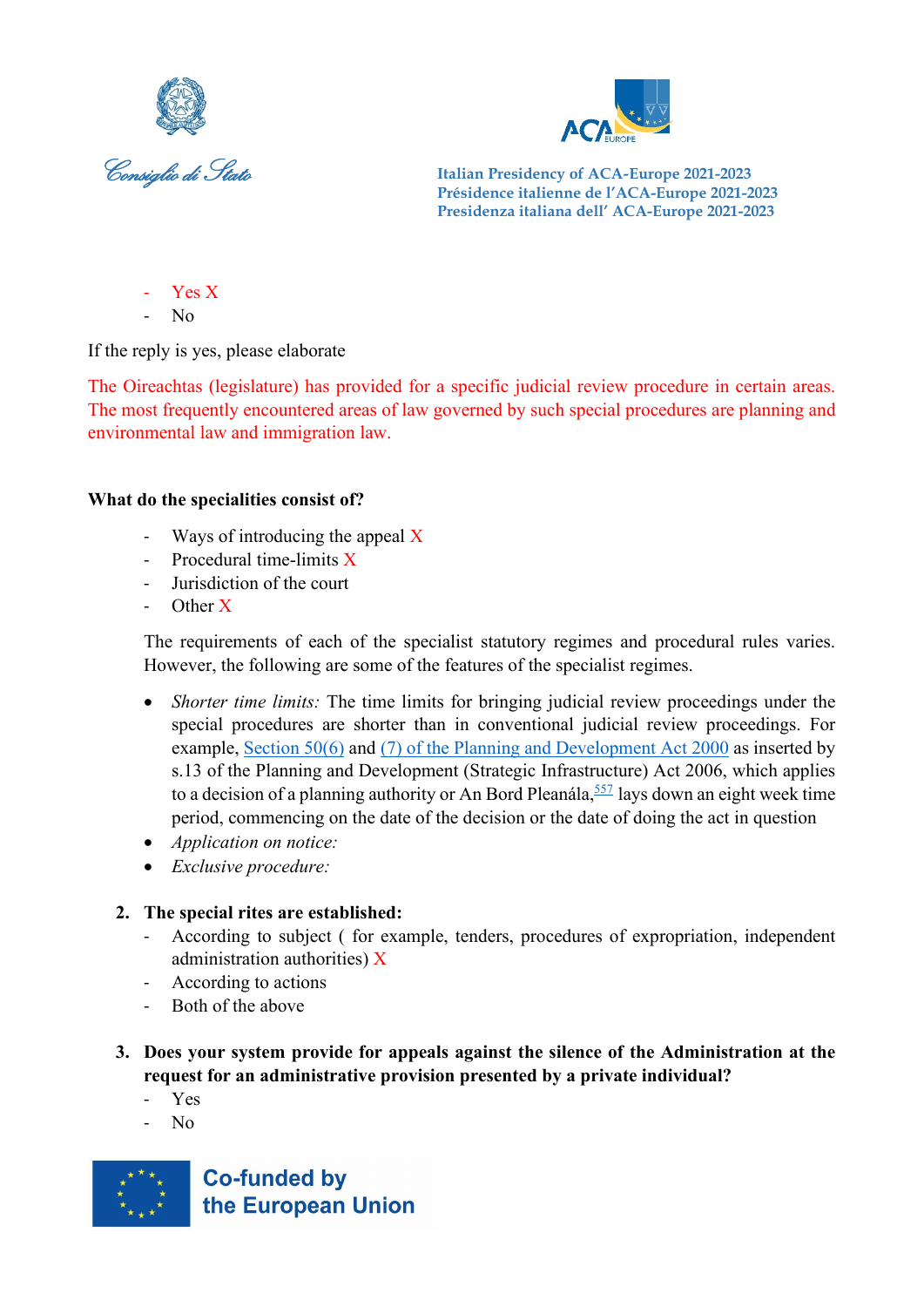



If the reply is yes, please elaborate

- **4. Do the Administrations comply spontaneously with the decisions of the administrative courts?**
	- Yes, always
	- No, never
	- In the majority of cases, in any case more than in 50% of cases  $X$
	- Hardly ever, in any case less than in 50% of cases
- **5. . In your legal system, is there a special procedure for ensuring the integral execution of the sentence**?
	- Yes X
	- $-$  No

If the reply is yes, please elaborate

The decisions of the courts in Ireland are executed through orders of the court which are the operative rulings of the court and reflect the outcome decisions. Non compliance of administrative actors with an order of the Supreme Court is unusual.

A number of different enforcement mechanisms are available, including a garnishee order and an order of attachment and committal directing the person who is resisting the pre-existing court order to prison. Generally speaking, the execution of orders is governed by the Rules of Court and by national laws, in the form of the Enforcement of Court Orders Acts 1926 – 2009. Different enforcement mechanisms apply depending on the form of court proceedings.

It is a criminal offence to wilfully disobey an order of court. Monetary fines or prison sentences may be imposed in such situations. These measures can, in principle, apply also to public authorities should they not follow orders of the court.

- **6. Are the judge's decisions which are not of the last resort immediately enforceable?**
	- Yes X
	- N<sub>o</sub>

If the reply is yes, please elaborate

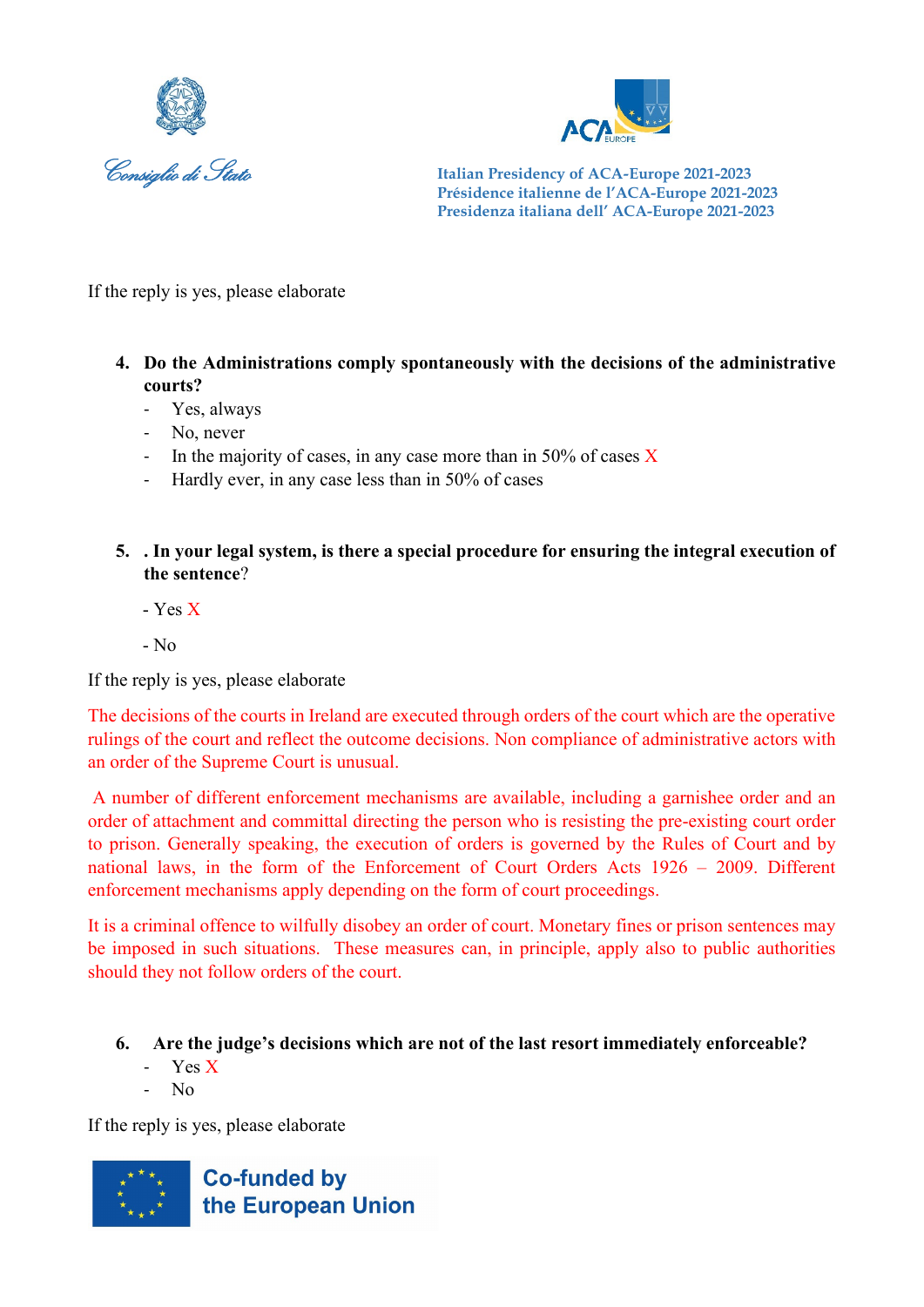



Yes, a judgment and order comes into effect notwithstanding that they may be appealed unless the court uses its discretion to grant a 'stay'. An appeal does not automatically give rise to a stay, unless a court so orders.

- **7. Following the annulment of a decision characterized by discretionary power, the interested party is forced to challenge each of the ulterior negative decisions which have been deemed illegitimate by dint of defects which are different to those identified by the judge or, in alternative, are there certain mechanisms of "reduction" of the aforesaid discretionary power which ensure the definition of the litigation once and for all?**
	- Yes elaborate

- No

# **SESSION III – PRECAUTIONARY MEASURES**

- **1. Does the proposition of an appeal automatically suspend the effectiveness of the administrative act?** 
	- Yes
	- No X
- **2. In your legal system, are precautionary measures provided for?** 
	- Yes X
	- No

The term 'precautionary measures' is not used in the Irish legal system and it is understood that this term is taking to mean the enactment of a measure on a precautionary basis in the course of legal proceedings.

In Ireland, it is open to a party to legal proceedings to apply to court for injunctive relief. Such relief originates from the courts equitable jurisdiction and is not provided for in statute. The form of injunctive relief analogous to precautionary measures, as understood, takes the form of interlocutory injunction. An interlocutory injunction is an order of the court granted either at trial or prior to trial in which the court makes an order preventing a party from carrying out an act or ordering a party to carry out a specified act.

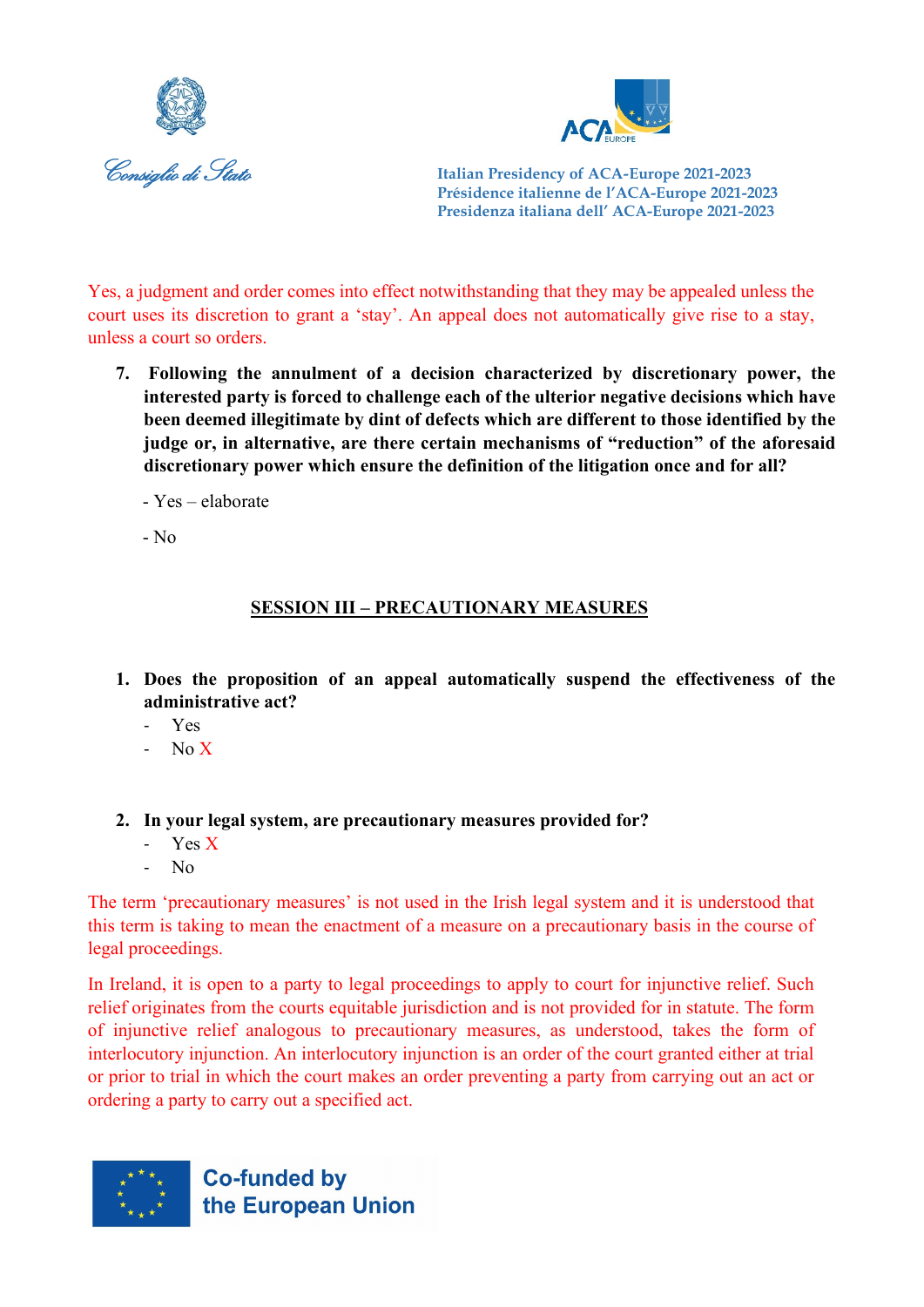



An interlocutory injunction is one that granted prior to the trial of the action either until trial of the action itself or until a further order of the court in the meantime. The aim of such an injunction is to preserve the *status quo* existing between the parties until the trial of the issues in dispute can take place.

# **3. What kinds of decisions can the judge apply as a precautionary measure?**

- The suspension of the challenged act;
- ( if the subject of the challenge is the refusal of an application) a positive measure which provisionally anticipates the effects of the administrative act being contested;
- The order to the administration to re-examine the application on the strength of indications contextually provided by the judge;
- Whatever measure necessary to satisfy, in each case, the precautionary requests presented by both parties

#### **Irish reply**

It is important to stress that the aim of interlocutory relief, if granted, is to preserve the *status quo* existing between the parties until the trial of the issues in dispute can take place. The determination of the interlocutory stage of proceedings does not amount to a final determination of the matter in issue.

As regards to the scenarios outlined above, whilst interlocutory relief, as a preventive measure, could apply to each scenario, the granting of injunctive relief is equitable in nature and as such the court retains an equitable jurisdiction not to grant such relief, even if the criteria set out in caselaw is met.

#### **4. What are the conditions for the acceptance of a precautionary request?**

- The probable validity of the action X
- The probable validity of the action together with a serious prejudice  $X$
- The prevalence of public or private interest, based on the results of the equilibrium/assessment X
- The required prerequisites of trial law to accord precautionary measures vary according to the different types of litigation  $\bar{X}$
- Other prerequisites ( please specify )

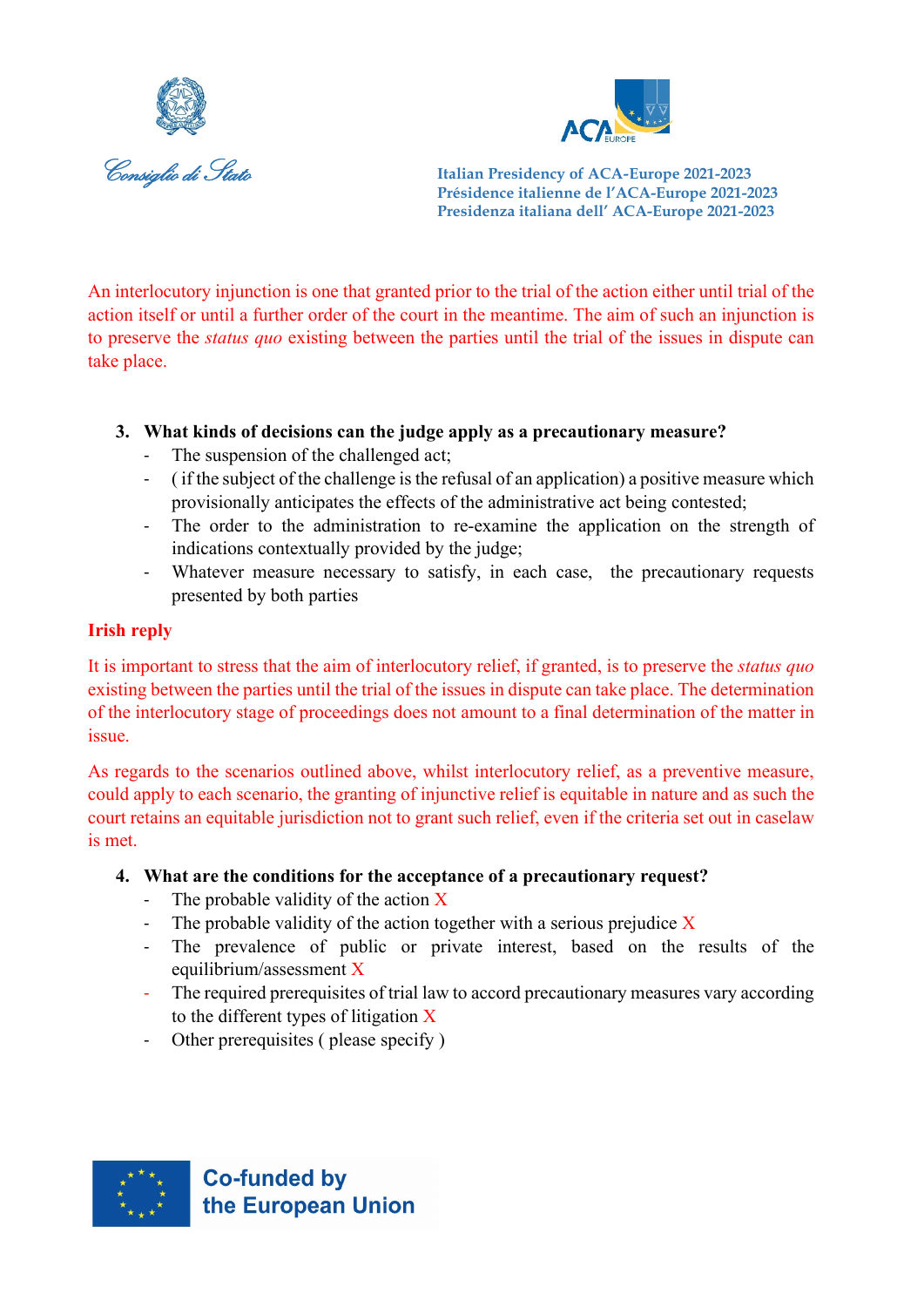



#### **Irish reply**

Both Rules of Court<sup>[7](#page-13-0)</sup> and jurisprudence have set out the conditions for which interlocutory injunctive relief can be granted.

The test for determining whether relief should be granted effectively poses a series of three questions which the court must ask in whether such relief should be granted.<sup>[8](#page-13-1)</sup> First, the court must be satisfied that the applicant has demonstrated that there is a serious question to be tried. If this first question is answered in the affirmative the court will go on to consider the adequacy of damages. If the applicant were to succeed at trial, would damages be adequately compensate that party for the loss suffered. If so, then the application for injunctive relief ought to be refused. However, if the respondent (i.e. the party opposing the application for injunctive relief) were to succeed at trial, the question to be asked is would the undertaking of damages given by the applicant adequately compensate the respondent for any loss incurred by him as a result of the injunction being granted. If so, then injunctive relief ought to be granted. Finally, where either or both parties raise a doubt of substance as to the adequacy of damages then the court will endeavor to determine where the balance of convenience lies. In essence, this means preserving the status quo which existed before the application for injunctive relief was made. effectively poses a series of three questions which the court must ask in whether such relief should be granted.

Recently in *Merck Sharp & Dohme Corp v Clonmel Healthcare Ltd* [2019] IESC 65, the Supreme indicated that the "underlying theme of the decision [in Campus Oil] was to reassert the flexibility of the remedy and the essential function of an interlocutory injunction in finding a just solution pending the hearing of the action".[9](#page-13-2) The Court was of the view that the test should not "be approached as though it were the laying down of strict mechanical rules for the control of future cases".<sup>[10](#page-13-3)</sup>

The Supreme Court suggested the following steps which might be followed in considering interlocutory injunctions: $11$ 

<span id="page-13-4"></span><span id="page-13-3"></span><span id="page-13-2"></span> $11$  Ibid at para 64.



<span id="page-13-0"></span><sup>7</sup> Order 50, Rules of the Superior Courts

<span id="page-13-1"></span><sup>8</sup> The principles for the granting of such relief were first set out in the English case of *American Cyanamid Co. v. Ethicon Ltd* [1975] AC 396 which were subsequently approved in Ireland in the case of *Campus Oil Ltd v. Minister for Industry and Energy (No 2)* [1983] IR 88. Campus Oil was affirmed by the Supreme Court of Ireland in The *Campus Oil* test was affirmed by the Irish Supreme Court in more recent times in *Okunade v Minister for* Justice [2012] IESC 49. <sup>9</sup> Merck Sharp & Dohme Corp v Clonmel Healthcare Ltd [2019] IESC 65, O'Donnell J. at para 33.  $10$  Ibid.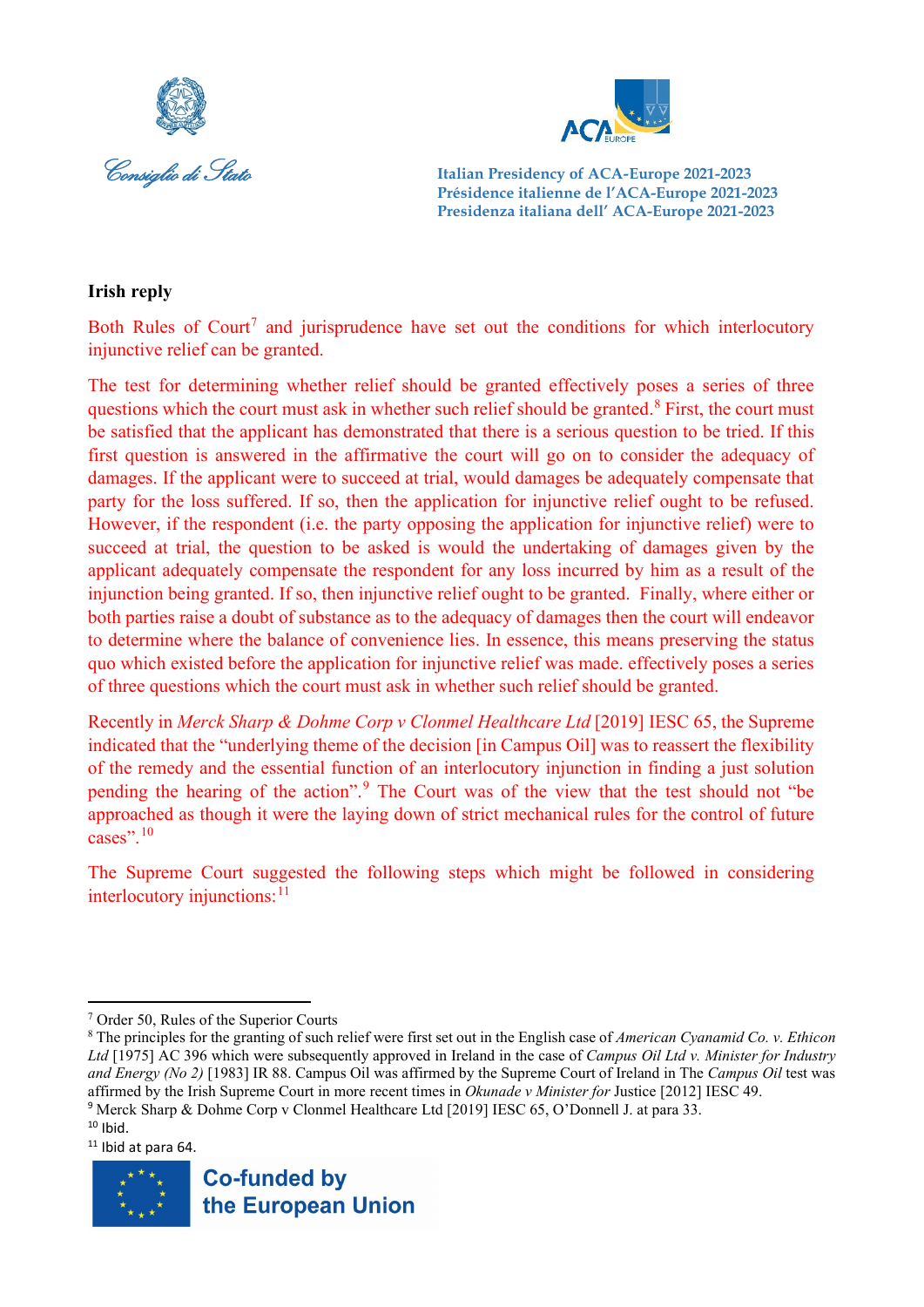



(1) First, the court should consider whether, if the plaintiff succeeded at the trial, a permanent injunction might be granted. If not, then it is extremely unlikely that an interlocutory injunction seeking the same relief upon ending the trial could be granted;

(2) The court should then consider if it has been established that there is a fair question to be tried, which may also involve a consideration of whether the case will probably go to trial. In many cases, the straightforward application of the American Cyanimid and [Campus Oil](https://app.justis.com/case/campus-oil/overview/c4Gdm1yZn5Wca) approach will yield the correct outcome. However, the qualification of that approach should be kept in mind. Even then, if the claim is of a nature that could be tried, the court, in considering the balance of convenience or balance of justice, should do so with an awareness that cases may not go to trial, and that the presence or absence of an injunction may be a significant tactical benefit;

(3) If there is a fair issue to be tried (and it probably will be tried), the court should consider how best the matter should be arranged pending the trial, which involves a consideration of the balance of convenience and the balance of justice;

(4) The most important element in that balance is, in most cases, the question of adequacy of damages;

(5) In commercial cases where breach of contract is claimed, courts should be robustly sceptical of a claim that damages are not an adequate remedy;

(6) Nevertheless, difficulty in assessing damages may be a factor which can be taken account of and lead to the grant of an interlocutory injunction, particularly where the difficulty in calculation and assessment makes it more likely that any damages awarded will not be a precise and perfect remedy. In such cases, it may be just and convenient to grant an interlocutory injunction, even though damages are an available remedy at trial.

(7) While the adequacy of damages is the most important component of any assessment of the balance of convenience or balance of justice, a number of other factors may come into play and may properly be considered and weighed in the balance in considering how matters are to be held most fairly pending a trial, and recognising the possibility that there may be no trial;

(8) While a structured approach facilitates analysis and, if necessary, review, any application should be approached with a recognition of the essential flexibility of the remedy and the fundamental objective in seeking to minimise injustice, in circumstances where the legal rights of the parties have yet to be determined."

**Can the judge force the petitioner to pay bail?**

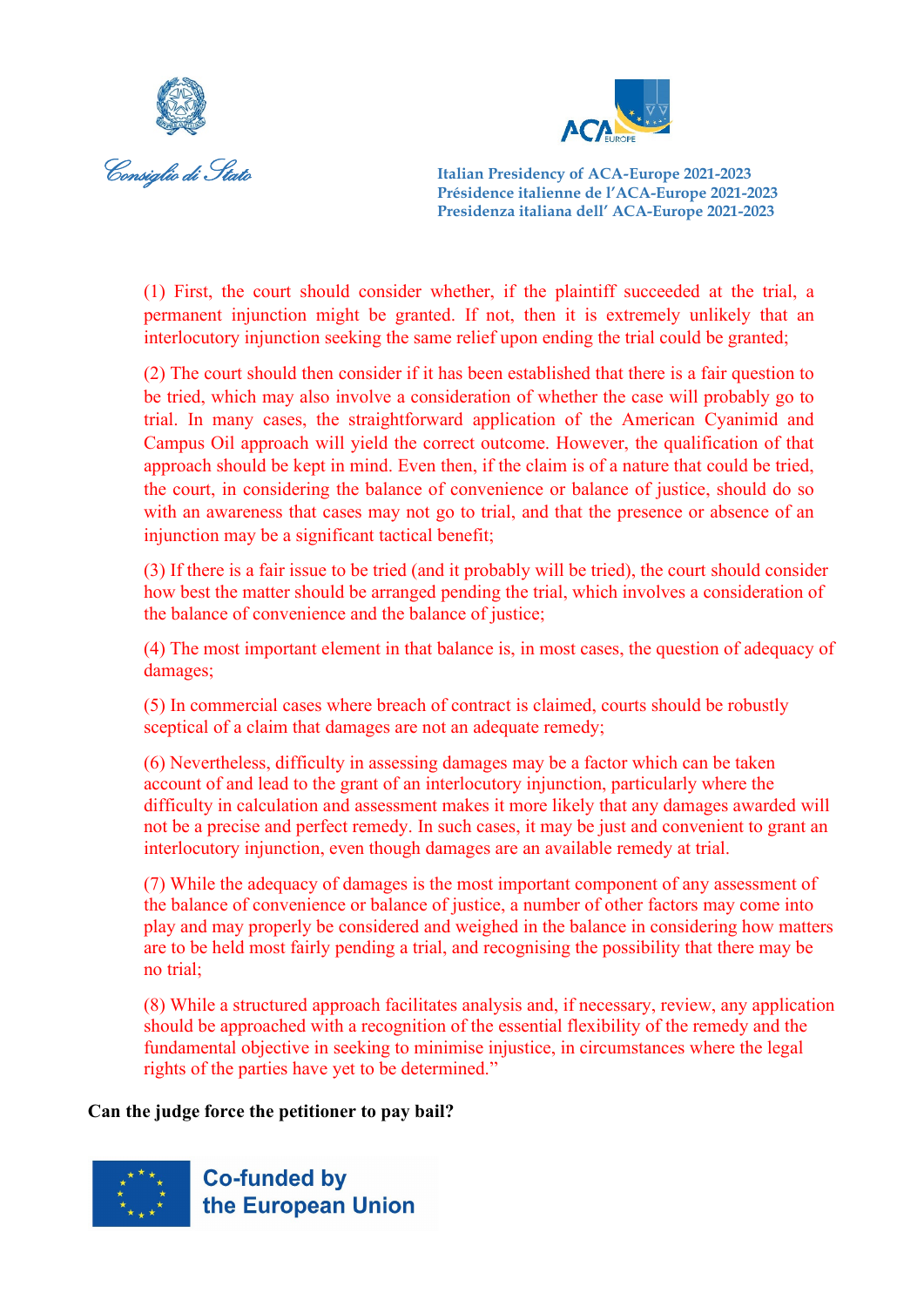



- Yes
- $N<sub>0</sub>$
- If yes, in which cases?

The term 'bail', in the context of the questionnaire, is taken to mean security for costs. In the Irish legal system, the general rule is that costs follows the event, which means that the unsuccessful party pays the other party's legal costs. Where there is a concern that a party may not be financially in a position to do so, one party may look for a court order requiring the other to provide security to meet the legal costs.

At first instance a defendant may seek an order for security for costs against a plaintiff.

Regarding security for costs on appeal Order 86 rule 9 of the Rules of the Superior Courts provides that the Court of Appeal can under special circumstances make an order for security for the costs of any appeal. The onus s on the applicant to prove that special circumstances exist. In Used Car Importers of Ireland Limited v Minister for Finance, Revenue Commissioners [2017] IECA 327 the Court of Appeal set out when an order for security for costs should be granted on appeal and what the level of such costs should be.

# **5. Are precautionary measures generic?**

- Yes X
- $No are there some subjects in which precautionary measures are not admitted?$ Which?

In the Irish legal system, precautionary measures do have general applications insofar as they can be applied to all types of litigation.

- **6. Can a precautionary request be introduced autonomously before the presentation of the main trial proceedings (** *ante causam* **)?**
	- Yes
	- No

It is open to a party to apply for pre-trial interlocutory injunctive relief before the presentation of the main trial proceedings. As previously stated, interlocutory injunctive relief is a form of relief that maintains the status quo pending the outcome of the trial.

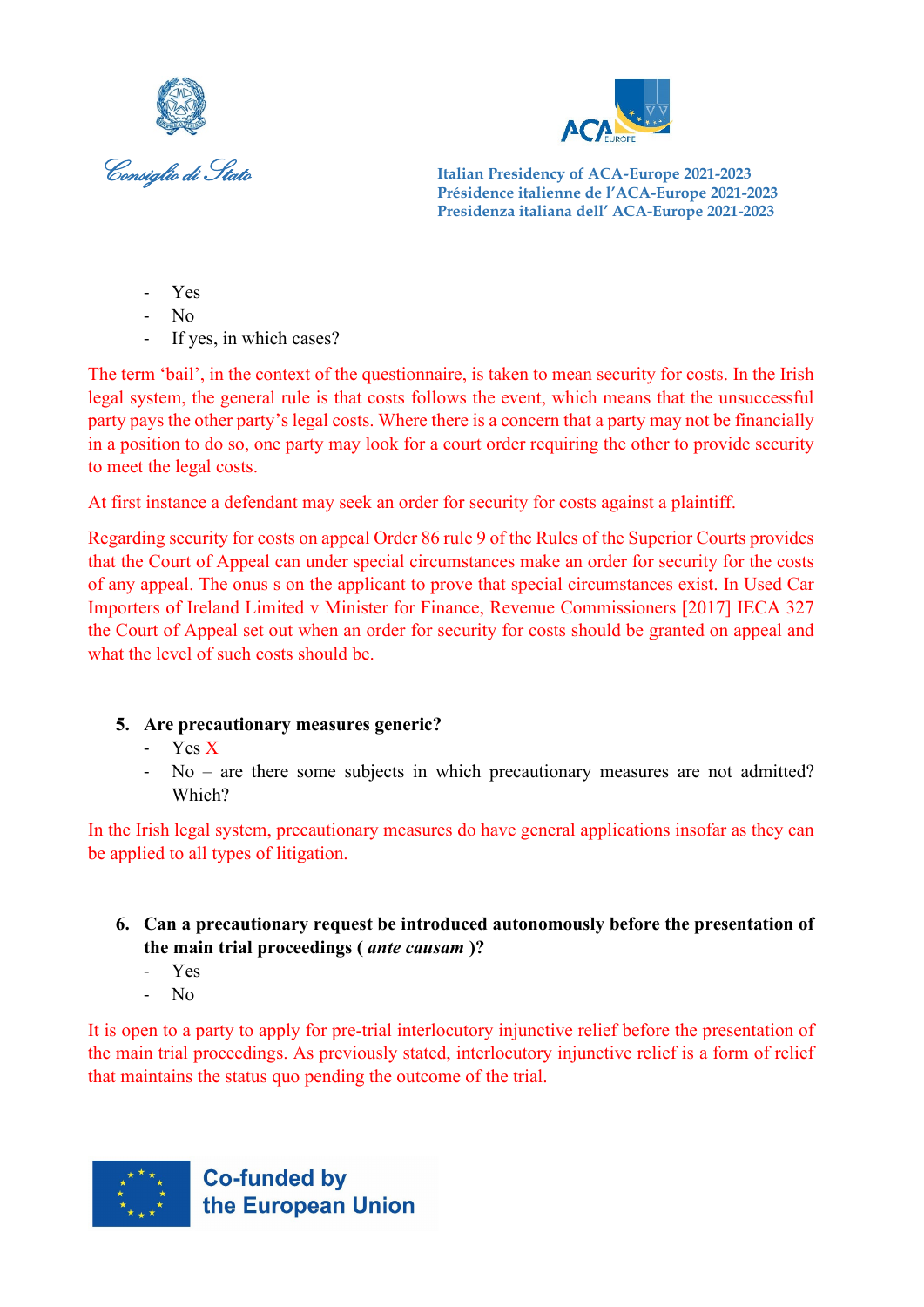



- **7. In the event of cautionary request** *ante causam***, does the precautionary decision of the judge lose effectiveness?**
	- Yes, in the event that the interested party does not initiate main trial proceedings within the mandatory time-limit X
	- No, its effectiveness remains intact even if the main trial proceedings have not been initiated within the mandatory time-limit or even if the time-limit has expired

Where an interlocutory order is made *ante causam*, the form of order may specify the conditions upon which the injunctive relief has been granted. It is open to the respondent to make an application to court to have the injunctive relief lifted where it considers that the continuation of the order is prejudicial to its position.

- **8. When dealing with the precautionary request, does your legal system provide for specific procedure?** 
	- Yes (give details of the main characteristics with regard to : trial deadlines, type of decision, motivational burden, ways for establishing debate)  $\bar{X}$
	- No

The term 'specific procedure' is understood to mean the manner in which a precautionary request is made. In the Irish legal system, provisions have been made for injunctive relief to be made available at any time. Applications for interlocutory injunctive relief to be made outside of court sittings, for example at weekends.

# **9. Is the precautionary decision taken unilaterally or collegiately?**

- Unilaterally; X
- Collegiately;
- Collegiately, but in the event of extreme urgency, the precautionary decision can be taken temporarily by means of a simple unilateral decree;

An application for injunctive relief is heard in a court of first instance, presided over by a sole judge.

# **10. During the discussion of the precautionary request, can the judge directly define the judgement on the merit?**

- Yes ( explain in which conditions )  $\overline{X}$
- $N<sub>0</sub>$

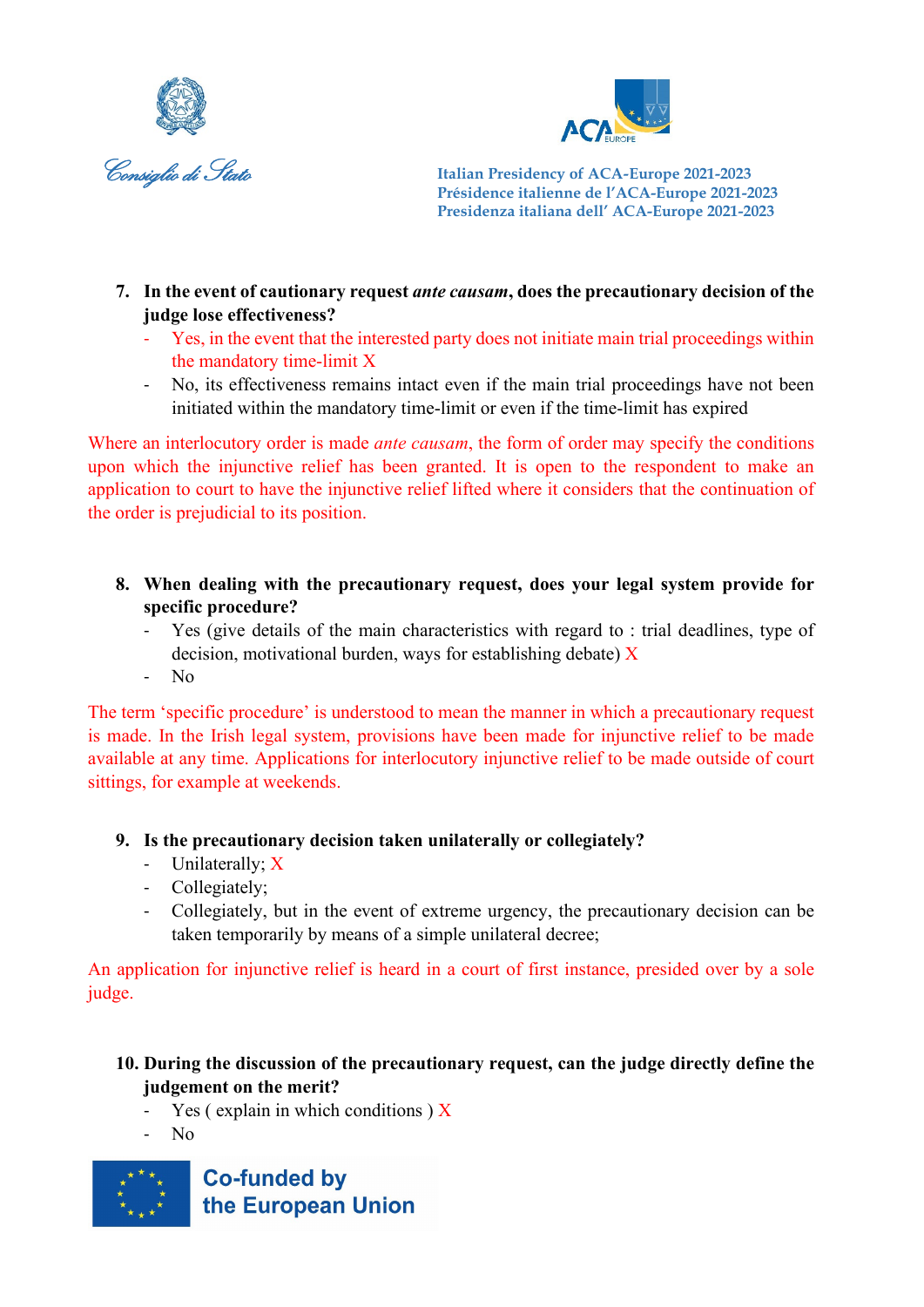



During the discussion of the precautionary request, the presiding Judge may grant the injunctive relief sought as set out in the applicant's Notice of Motion. However, it is open to the Judge to vary or define the parameters of the injunctive relief being sought, having regard to the submissions of both parties.

#### **11. Can precautionary measures be challenged before the Supreme Court /Council of State?**

- Yes
- Yes, but only if they pass a test of eligibility  $\bar{X}$
- No

Whilst it is possible for such precautionary measures to be challenged before the Supreme Court, the measure would need to be of a type that the constitutional threshold of a case being one of general public importance or in the interests of justice would need to be satisfied before the Supreme Court could consider the matter.

# **12. Can the Supreme Administrative Court / Council of State, as a precautionary measure, suspend the judgements on the merit of a judge of a lower level?**

- Yes X
- $N<sub>0</sub>$

The appellate jurisdiction of the Supreme Court of Ireland is confined to considering appeals that meet the constitutional threshold of being matters that are of general public importance or that it would be in the interests of justice that the appeal be heard by that Court. Accordingly, the Supreme Court can only overturn a judgment of a court below where that judgment has been the subject of a successful application for leave to appeal to the Supreme Court.

# **13. On average, how many precautionary decisions are taken every year by the Supreme Court/ Council of State in comparison to the overall number of decisions taken?**

As outlined in the reply to question 14, the Supreme Court's appellate jurisdiction is such that applications is confined to determining appeals where the prescribed constitutional threshold has been satisfied. It is open to a party against whom interlocutory relief has been granted to seek to appeal that decision. Where such relief is granted in the Circuit Court, an appeal may lie to the High Court. In addition, where such relief is granted in the High Court, an appeal may lie to the